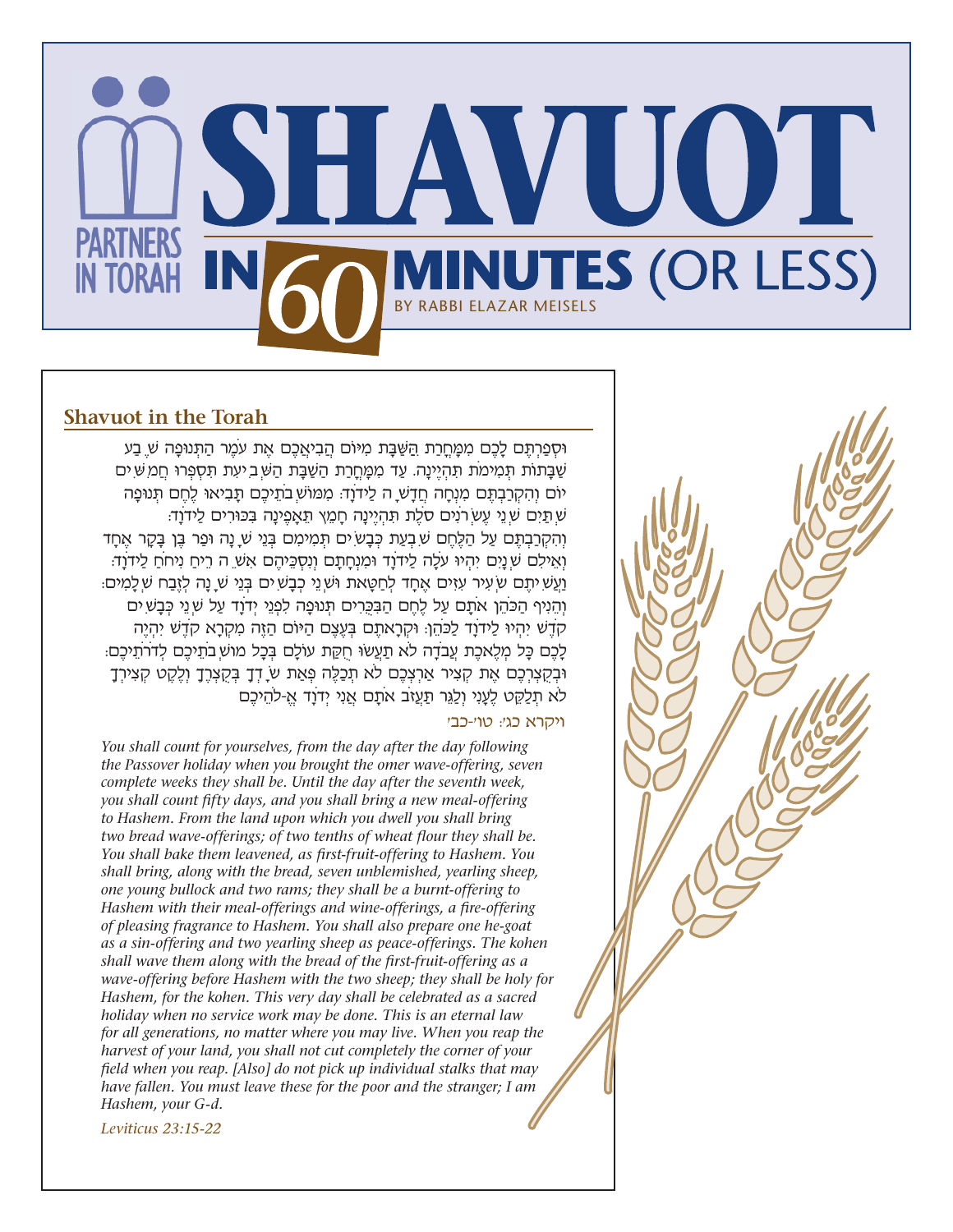### **From the Chassidic Masters**

Why does the Torah insert the prohibition against harvesting the corners of the field among all the laws of the festivals? This teaches us that even while a person is engaged in lofty thoughts of spiritual pursuit, he must never forget the needs of the poor and hungry who lack adequate material sustenance.

#### **From the Chassidic Masters**

The farther we travelled away from Egypt and its spiritually poisonous environment, the closer we came to Sinai and the hallowed principles of Torah.

Why wait until the Third Month to give them the Torah if it is so crucial to their existence? Why not the first or second month? The law is that a female convert, freed maindservant, or hostage, may not marry for the first three months [lest she bear a fetus whose Jewish status or lineage will later be called into question.] Following the Exodus, the Jewish people were considered converts, freed servants, and freed hostages. Fearing that they still perhaps bore some of the contamination of their experience, the Almighty decided to wait for three months until He was satisfied they were untainted and then engaged us in "marriage" through the gift of His Torah.

*Yalkut Shimoni, Remez 271*



ּובְיֹום הַבִּ ּכּורִים בְּ הַקְרִיבְכֶם מִנְחָה חֲדָשׁה לַידֹוָד בְשׁבֻעֹתֵיכֶם מִקְרָא קֹדֶׁש יִהְיֶה לָכֶם כָּ ל מְלֶאכֶת עֲבֹדָה לֹא תַעֲׂשּו: וְהִקְרַבְתֶּ ם עֹולָה לְרֵיחַ נִיחֹחַ לַידֹוָד פַּרִים בְּנֵי בָקָר שָׁנֵיִם אַיִל אֶחֲד שָׁבָעָה כְבַשִּׂים בְּנֵי שָׁנָה: וּמִנְחֲתָם סֹלֶת בְּלוּלָה בַּשֶּׁמֶן שְׁלִשֶּׁה עֶשְׁרֹנִים לַפֵּר הָאֶחַד שִׁ נֵי עֵשְׂרֹנִים לָאֲיָל הָאֶחָד: עִשּׂרֹון עִשּׂרֹון לַכֶּבֶׂש הָאֶחָד לְׁשבְעַת הַכְּבָשׂים: שְׂעִיר עִזִּים אֶחָד לְכַפֵּ ר עליכם: מִלְבַד עִלֶת הִתְּמִיד וְמִנְחְתו תַּעְשׂוּ תְּמִימֵם יִהִיו לָכֶם וְנִסְכֵּיהִם:

## במדבר כח': כו'-לא'

*The day of first fruits is when you bring a new grain offering to G-d as part of your Shavuot festival. It shall be a sacred holiday to you on which you may not do any mundane work. You shall present a burntoffering of a pleasing aroma to Hashem; two young bulls, one ram, and seven yearling sheep. Their meal-offering shall consist of fine flour mixed with oil, three tenths of an ephah for each bull, two tenths of an ephah for the one ram. One tenth of an ephah for each of the seven sheep. You shall also bring one he-goat to make atonement for you. In addition to bringing the daily burnt-offering and its meal-offering the sacrifices shall be unblemished, and their libations.*

## *Number 28:26-31*

שׁבְעָה שׁבֻעֹת תִּ סְפָּ ר לָךְ מֵהָחֵל חֶרְמֵׁש בַּ קָּ מָה תָּ חֵל לִסְפֹּ ר שׁבְעָה ּשָׁבַעִּוֹת: וְעָשִׂיתַ חַג שַׁבְעוֹת לַידֹוַד אַ-לֹהֶיךָ מִסֶּת נִדְבַת יַדְךָ אֲשֶׁר תִּתֵּן ַכְּאֲשֶׁר יִבָּרֶכְךָ יְדֹוָד אֱ-לֹהֶיךָ: וְשָׂמַחְתָּ לִפְנֵי יְדֹוָד אֱלֹהֶיךָ אֲתָה וּבִנְךָ וּבְתֵּדָ וְעַבְדְּ ךָ וַאֲמָתֶךָ וְהַלֵּ וִי אֲשׁר בִשׁעָרֶיךָ וְהַגֵּר וְהַיָּתֹום וְהָאַלְמָנָה אֲשׁר בְּקִרְבֵּדָ בַּמָּקוֹם אֲשֶׁר יִבְחַר יִדֹוָד אֱ-לֹהֶיךָ לְשַׁכֵּן שְׁמוֹ שָׁם: וְזָכַרְתָּ כִּי עֵבֵד ּהָיִּיתָ בְּמִצְרָיִם ושָׁמַרְתָּ וְעָשְׂיתָ אֶת הַחֻקִּים הָאֵלֶּה:

### דברים טז': ט'-יב'

*Seven weeks count for yourself, from the time the sickle begins cutting the standing grain, begin to count seven weeks. You are to celebrate the festival of Shavuot for Hashem, your G-d, presenting a hand-delivered offering according to the extent of the blessing that, as Hashem, your G-d, has blessed you. You are to rejoice in the presence of Hashem, your G-d, in the place that Hashem, your G-d, chooses to house His presence there — you, and your son and daughter… and the proselyte, and the orphan and the widow who are among you. Remember that you were a slave in Egypt; you are to guard and celebrate these statutes. Deuteronomy 16:9-12*

## **The Month of Sivan**

Sivan is the Babylonian name of this month which the Torah referred to as "the Third Month," as it is the third month when counting from Nissan which is referred to as "the First Month."

The Almighty waited until forty-nine days passed and then gave us the Torah in the Third Month. Forty-nine equals 7x7 and represents the spiritual cleansing process of counting seven, just a woman counts seven days before immersing in a mikvah. On the fiftieth day, the Almighty gave us the Torah which is compared to a mikvah and completed the cleansing process.

The *mazal* ["sign"] of the month of Sivan is "Twins." This symbolizes Moses and Aharon, who — although one was older than the other — were equals in terms of spiritual greatness. Through them, the Torah was given during this month. Moses represented strict judgment whereas Aharon represented supreme kindness. Their influence in these two areas rendered the Jewish people suitable recipients of the Torah which expects us to blend and synthesize these two character traits.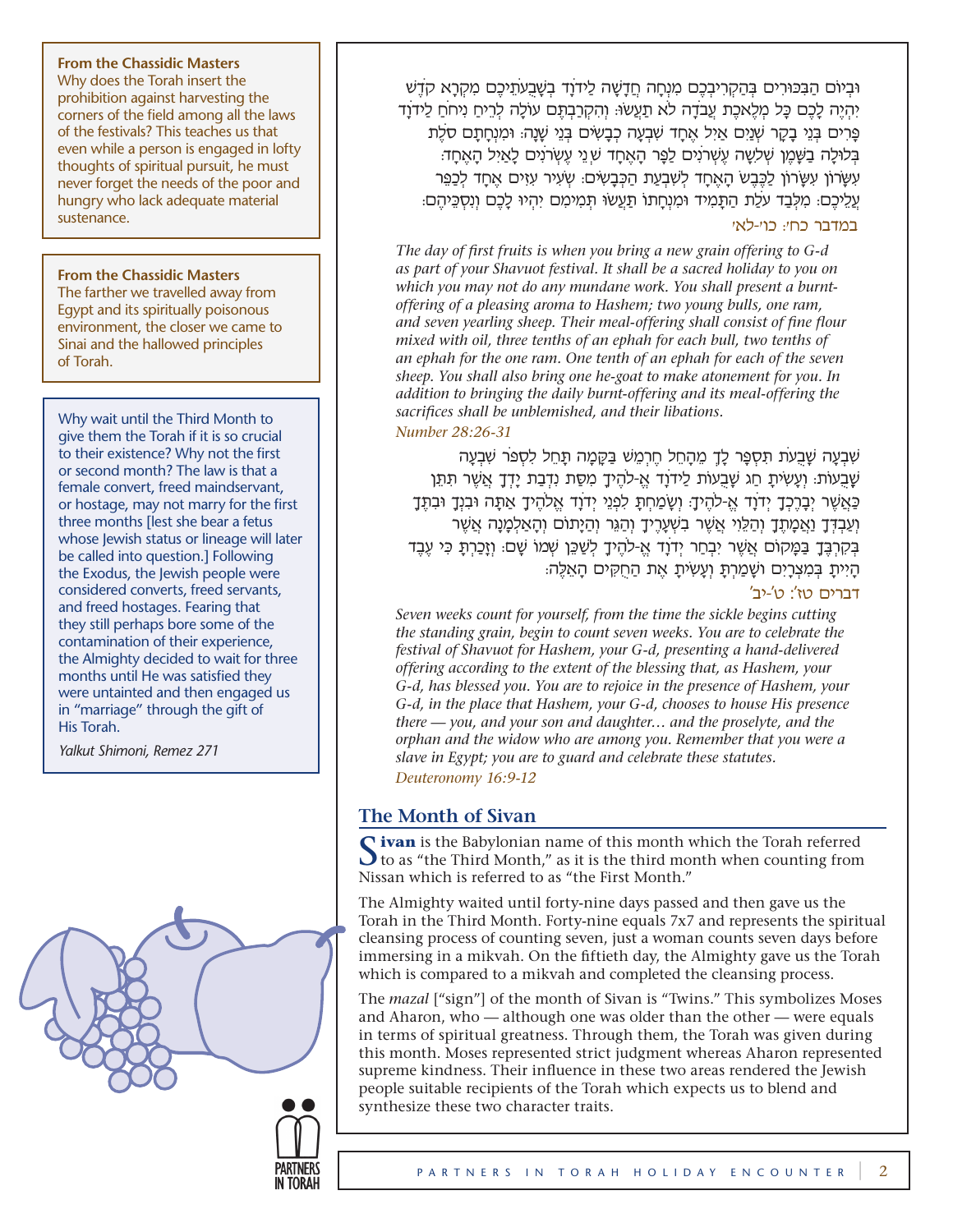Sifsei Kohen [Exodus 19:1] explains that the Torah was given under the *mazal* of "Twins" to denote the Almighty's great love for us and the fact that He considers us His twin. The verse [Song of Songs 6:9] refers to the Jewish people as, "*Achas Hi Yonassi Tamassi*" — She is unique, My dove, My perfect one. Our sages explain that the word should also be read, "*Te'umossi*" — My twin, for we represent His interests in the universe. The Torah that He shared with us, also reflects this idea of duality. It was presented on not one, but Two Tablets, and speaks constantly about things that are:

- Permitted or Forbidden,
- Pure or Impure,
- Acceptable or Unacceptable,
- Positive Commandments or Negative Commandments
- Oral Law or Written Law

# **Names of the Holiday**

The holiday of Shavuot is referred to in the Torah by many names, but in the Talmud only one name is mentioned. Here is a list of those names and what they represent:

**Chag Shavuot** *— The Feast of Weeks —* It culminates the seven weeks of counting the Omer.

**Zman Mattan Torateinu** *— The Time of the Giving of the Torah —* The Torah was taught to the people at Mt. Sinai.

**Atzeret** *— The Holiday of Being Restrained —* This name is the only name used for this Holiday in the Talmud. It evokes a hint to Shemini Atzeret which concludes the Holiday of Sukkot. Similarly, Shavuot is in a certain sense not only an independent holiday, but a conclusion of the process of spiritual growth begun on Passover.

**Chag HaBikkurim** *— The Holiday of the First Fruits —* On Shavuot, a special Temple offering was brought called "The New Grain Offering." Its offering made it permissible to bring further Grain Offerings from the New Grain. Additionally, during this time, the first fruits of all the Seven Species of Produce with which the Land of Israel is blessed (wheat, barley, grapes, figs, pomegranates, olives and dates) were brought to the Temple in a special ceremony.

**Chag HaKotzir** *— The Holiday of the cutting of the Crop —* The crop referred to her is the wheat crop, the last of the crops to be harvested.

## **Six Days In Sivan**

In the early morning, Moshe ascended the mountain which he had been told (in the episode of the Burning Bush) would be the place where we In the early morning, Moshe ascended the mountain which he had been would serve Hashem, and a cloud was over the mountain from which Hashem's voice emanated to him once he was ascending the mountain.

**Rosh Chodesh**: They arrived at the Sinai Desert, as the verse says,

*In the third month following the Exodus of the Jewish People from Egypt, on that very day, they came to the Desert of Sinai (Exodus 19:1)*

**Days 2&3**: G-d told Moses to share the following message with the Jewish People:

*You have seen what I did to Egypt, and how [I watched over you by carrying you] as if on the wings of eagles, to Me. If you hearken to Me, and observe My covenant, you will be for Me a cherished people among the nations, for the whole world is Mine. And you will be for Me* 

Why was the Torah given during the month whose sign is "Twins?" This was done specifically to provide a refutation to those nations who would claim that if they would have been offered the Torah, they too, would have gladly accepted it. The month chosen was the month of Twins, alluding to the fact that if Esau had decided to accept the Torah, he too, could have joined his twin, Jacob, and received it. He disdained the opportunity, thus negating his claim of inequal treatment.

*Pesiktah D'rav Kahana 12:20*

### **The Bikkurim Offering:**

Those who came from near to Jerusalem would bring figs and grapes (which were not likely to spoil on a short journey). Those who came from a distance from Jerusalem would bring dried figs and raisins. An ox walked before them, its horns overlaid with gold…a flute was played…until they approached Jerusalem. As they neared Jerusalem, messengers were sent ahead of them, and they would decorate their First Fruits.

Important dignitaries went out to greet them...all the craftsmen of Jerusalem would stand before them and inquire concerning their welfare, "Our brothers, from wherever you come, welcome!" A flute was played before them…Once they reached Temple Mount, even King Agrippas would carry the basket on his shoulder and go in as far as the Temple Courtyard. Once they reached the Temple Courtyard, the Levites would sing, "I will praise You, O G-d, for You have raised me up, and You have not allowed my enemies to rejoice over me!"

*Tractate Bikkurim, Chapter 3; Mishnah 3-4*

## **From our Chassidic Masters**

Rav Boruch of Mezhibuz zt"l, used to say that the name Atzeret [meaning "contained"] symbolized the fire of Torah that is "contained" in the bones of every Jew.

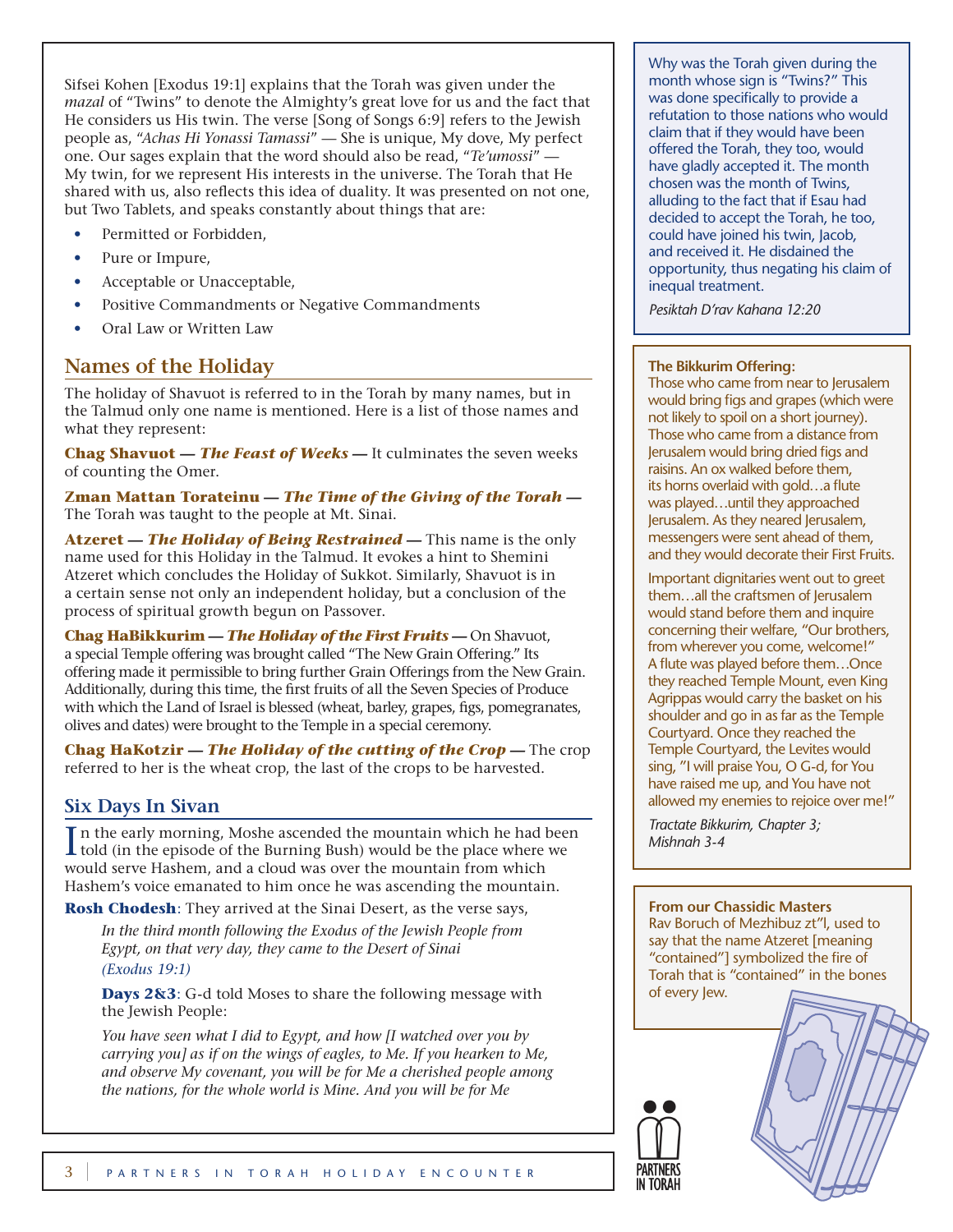"Mt. Sinai was encased in smoke" – Smoke rose from the mountain, but from the fire in which G-d descended no smoke rose. This is because Divine fire is so pure that it does not produce smoke. The purpose of the smoke was to obstruct the view of the nation and conceal the Divine Presence as it descended in fire.

*Ksav V'Kaballah*

"As the smoke of a furnace" This is an imperfect analogy and is only used because we, being physical creatures, are wholly incapable of envisioning spiritual manifestations with anything other than material depictions.

*Rabbeinu Bachya*

"A kingdom of ministers and a holy nation" Rabbi Yosef of Salant was once approached by an early follower of the Enlightenment who argued, "It's true that the Torah says nice things, but that's only from the standpoint of earlier, uncivilized, generations. Nowadays, we are enlightened; therefore we are not particularly impressed." Rabbi Yosef responded, "You are still too drunk with excitement and flushed with success to perceive how unprogressive your ideas truly are. Wait 100 years and you'll get smacked in the face with the true realization of how enlightened you really are."

*Repeated by R' M. Hershovitz who was bound and trampled to death by the Nazis for refusing to work on Shabbat.*

### **From the Chassidic Masters**

"You shall set boundaries for the people around [the mountain]…" It is important for the people to recognize that their intellect is limited and that not all spiritual realms are within their intellectual grasp.

*Beis Yitzchak*

"As an apple-tree among the trees of the forest, so is My beloved among the sons…" *[Song of Songs 2:3]*



*akingdom of ministers and a holy nation — These are the things you should say to the Children of Israel.*

*(Exodus 19:4-6)*

*Upon hearing this message, the Jews responded, "All that G-d asks of us, we will do!"*

*(Exodus 19:8)*

**Day 4**: Moshe shared the nation's enthusiastic response with G-d, Who instructed him to set boundaries around Mt. Sinai and warn them,

*Beware of ascending the mountain or touching its edge, for whoever touches the mountain shall surely perish. (Exodus 19:12)* 

They were also told to immerse themselves and their clothes in a mikvah and separate from their wives for the next three days.

**Day 5**: Moses arose early in the morning and built an altar of twelve stones for the Twelve Tribes of Israel. He brought sacrificial offerings and sprinkled their blood on the altar. He read to the nation the portions of the Torah that had already been written down, to ensure their agreement, and they responded,

*All that G-d wants, "Naaseh V'Nishma," "We will do, and afterwards we will hear!"*

 *(Exodus 24:7)*

**Day 6**: Moses took the People out of the encampment, and they stood at the foot of the mountain.

*And Mt. Sinai was encased in smoke because G-d descended upon it in fire, and its smoke rose as the smoke of a furnace, and the people trembled greatly. And the sound of the Shofar was steadily increasing in intensity; Moses would speak, and the L-rd would echo him in thunder! (Exodus 19:18-19)*

G-d insisted that Moses warn the nation again against breaching the encirclement and approaching Mt. Sinai. Then G-d came down to the People, and He spoke to them as the verse says,

*And the L-rd spoke all these Utterances, as follows... (Exodus 20:1)*

# **The Revelation**

#### **Hear Ye' Hear Ye'**

*Rabbi Elazar said: "When the People of Israel preceded the words, 'We will hear' with 'We will do,' a Heavenly Voice emerged, saying, 'Who revealed unto My children this secret known only to the Heavenly angels?' As it is written (Psalms 103), 'Praise Hashem, His Angels, mighty in strength, who abide by His will, then understand His word' — first they obey, and only afterwards, do they understand." Talmud Bavli, Shabbat 88a*

*In what manner can the Jewish people be compared to apple trees? Just as the apple-tree produces its fruit before its leaves, so too, the Jewish nation proclaimed, "We will do" before, "We will understand." Talmud Bavli, Shabbat 88a*

*When Adam was instructed in only one mitzvah, the Almighty equated him with the Divine Angels, saying, "Behold the man was like one of Us." If so, the Jewish people who accepted upon themselves all 613 commandments, shouldn't they live on for eternity?" Medrash Rabbah, Shmos 32:2*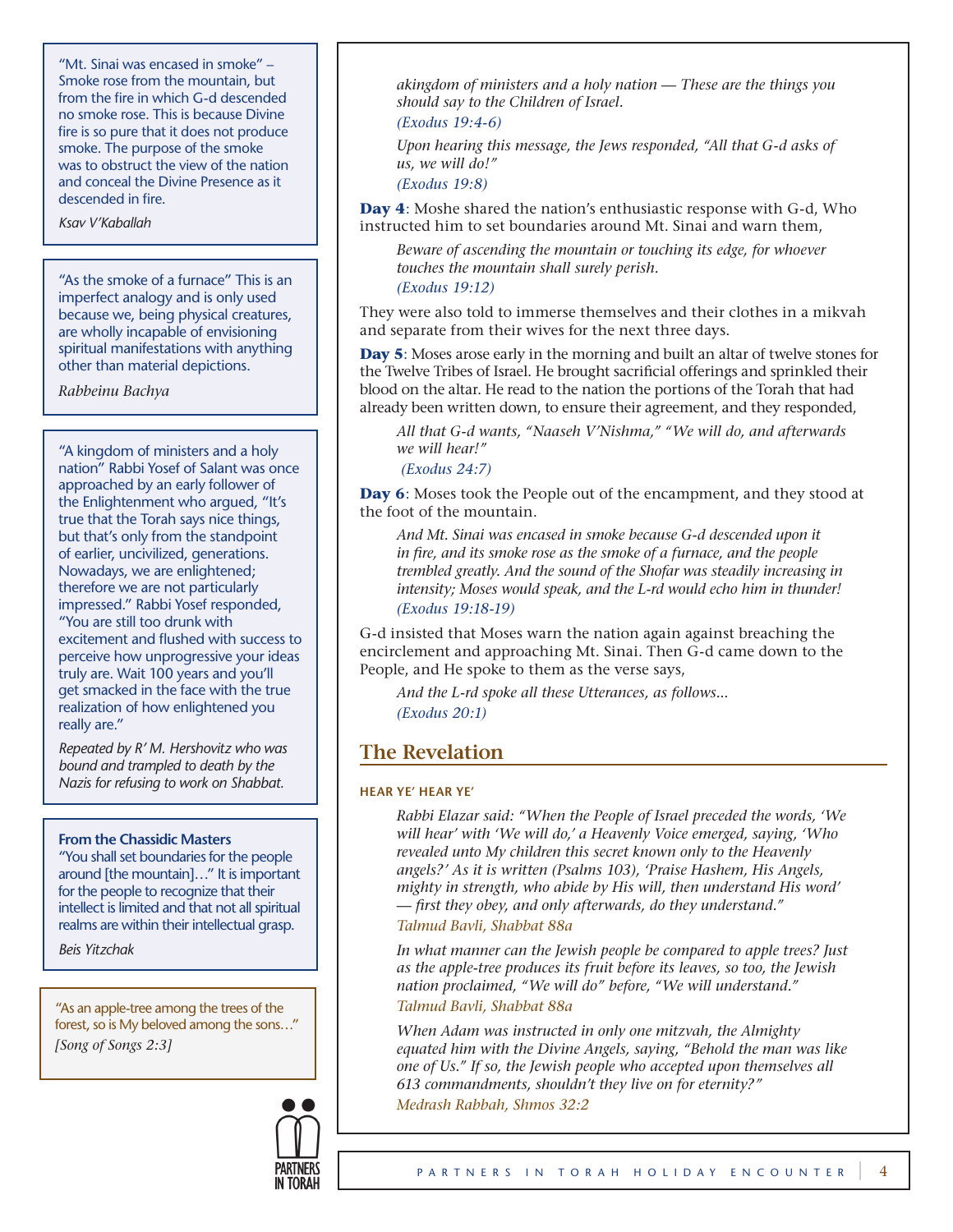*Indeed, this would have been their fate had they not immediately sinned with the Golden Calf. As soon as they did, they descended from the level of Angels and became mortal again, just as Adam and Eve had become susceptible to death. Rabbeinu Bachya, Shmos 23:20*

Why did they precede "We will hear" with "We will do?" The Hebrew word for "do" is "*Naasseh*" which can also be read, "*NeiOsseh*" and implies that we have already done as we are being asked to do now. Yalkut Shimoni [Exodus 19:276] points out that a cursory review of early human history reveals that long before they were formally presented to us, our ancestors already observed the Ten Commandments:

- **1. I am the Lord your G-d** All three of the Patriarchs observed this meticulously
- **2. You Shall Not Have Gods of Others** Jacob instructed his son: *"Remove the foreign deities from within your midst." Genesis 35:2*
- **3. You Shall Not Take the Name of the Lord in Vain** Abraham swore, "*I raise my hand to the Lord… " Genesis 14:22*
- **4. Remember the Sabbath Day to keep it Holy** Joseph observed the Sabbath as is evidenced in the verse in Genesis 43:16
- **5. Honor your Father and Mother** Isaac honored his father's wishes by agreeing to ascend the Altar and be sacrificed
- **6. Do not murder**  Judah warned his brothers not to murder Joseph Genesis 37:26
- **7. Do not Commit Adultery**  Joseph observed this by refusing the entreaties of Potiphera's wife
- **8. Do Not Steal** The brothers fulfilled this, as evidenced by the verse, *"And how could we steal from the house of your master silver or gold?" Genesis 44:8*
- **9. Do Not Bear False Testimony**  Abraham observed this by bearing witness to the universe that the Almighty was its Creator
- **10. Do Not Covet** Abraham fulfilled this when he refused to plunder the king of Soddom and proclaimed, *"I will take neither a string nor a shoe strap… " Genesis 14:23*

It is in the merit of these great men that we, their humble descendants, were fortunate to have been entrusted with the duty of safeguarding these commandments and their multitude of off-shoots, the other 603 commandments.

# **What exactly did they hear from G-d?**

A lthough tradition teaches that G-d taught us the Ten Commandments, there is some dispute regarding exactly what He taught, and what He left for Moses to teach us. Here are four dominant opinions:

- *All Ten Commandments were taught to us simultaneously by G-d Mechiltah*
- Only the first two commandments were uttered by G-d. The remaining eight were spoken by Moses. Proof of this is the verse that says,
- *"Moses taught the people the Torah." The Hebrew word "Torah" has a numerical value of 611. This implies that Moses taught us 611 and the other two were taught by G-d. Talmud, Tractate Makkos 24a*

In what manner can the Jewish people be compared to apple trees? Just as the appletree produces its fruit before its leaves, so too, the Jewish nation proclaimed, "We will do" before, "We will understand."

#### *Talmud Bavli, Shabbat 88a*

The apple-tree hastens to give forth its fruit and forgoes the protection of its leaves. Similarly, the Jewish people committed themselves to mitzvah observance even before they truly understood what was being asked of them, and whether or not they were capable of adhering to it. Perhaps it is this unusual degree of dedication that we seek to recall when we dip an apple in honey and request a sweet new year on Rosh Hashanah; the Day of Judgment when we must muster all the merits we can.

### **From the Chassidic Masters**

Rav Aharon of Chernobol zt"l would proclaim before the Almighty, "Master of the Universe, You desire that we abide by the laws of Your Torah. Remember, however, the conditions under which You gave us the Torah. We were wealthy thanks to the Egyptian booty, we were healed from all our ills, we were united under Your banner, and we were free to do as we pleased. Sadly, today we are impoverished and lack leaders like Moses. We are sick and downtrodden, suffering under the rule of foreign nations. Please, Almighty G-d, restore us to our original state so that we may once again serve You as You and we both desire."

## **From the Chassidic Masters**

As a child, Rav Avraham of Sochatchov studied at the feet of his father, the Rabbi of Biala. One time, Rav Avraham offered an original explanation for a segment of Talmud but his idea was rejected out of hand by his illustrious father. In his later years, his father chanced upon the very same idea written by a great scholar in earlier times. Remembering how he had dismissed it earlier when his son proffered it, he travelled to his son's town to retract his rejection. Rav Avraham showed little emotion upon seeing his thoughts validated. When questioned about his unenthusiastic reaction, he explained, "I knew then too that I had concurred with the thoughts of this great person. Since, however, my esteemed father dismissed my words, I could not disrespect him and mention it.

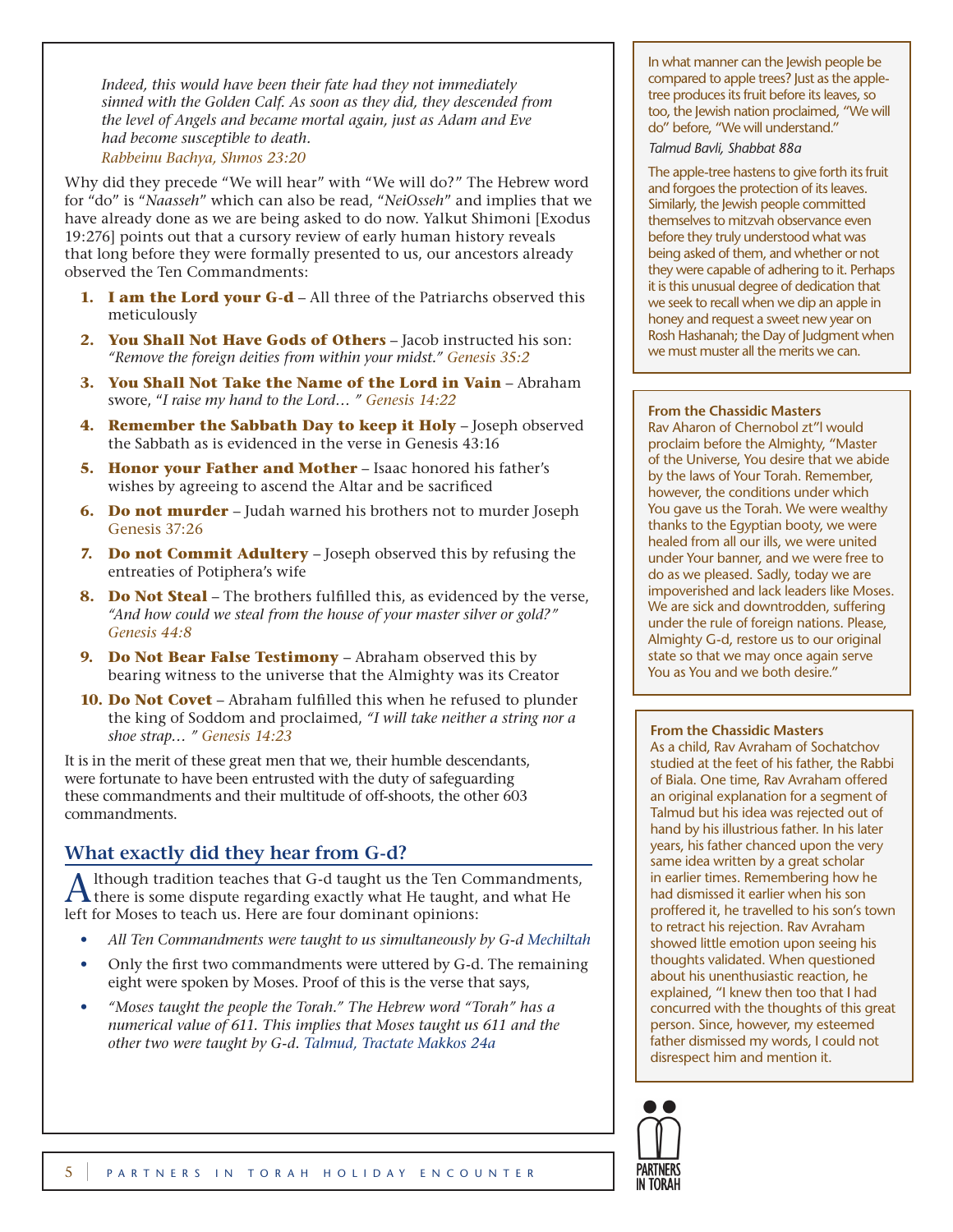Why were all Ten Commandments first taught simultaneously if they would have to be repeated later one by one? This teaches us that the although it is comprised of 613 mitzvot, the entire Torah is one unified body in which all the mitzvot are interdependant. One cannot not pick and choose from among the mitzvot and contend that some have ceased to be relevant, for to do so would destabilize the entire Torah.

*Maharal, Gur Arye, Exodus 20:1*

"All the people saw the sounds, the flames, the blast of the ram's horn, and the mountain smoking. The people trembled when they saw it, and kept their distance."

*Exodus 20:15*

This teaches that all the blind people were miraculously healed and thus "all the people saw the sounds." Additionally, all deaf, mute, lame, and insane people were healed too.

*Mechiltah*

### **From the Chassidic Masters**

"And kept their distance" Even when a Jew is travelling away from the Almighty, he must still hear His voice and see the sounds.

*Rav Shmelke of Nikolsburg*

"When [God] finished speaking to Moses on Mount Sinai, He gave him two tablets of the Testimony…" Rabbi Avahu taught, "All forty days that Moses spent in heaven, he would study the Torah and immediately forget it. He complained to the Almighty that all he had was forty days to learn it and he still knew nothing. What did the Almighty do? At the conclusion of forty days, He gave it to him as a gift." –

*Medrash Rabbah, Exodus 41:6*



- *First, all ten were spoken by G-d simultaneously. Next, they were repeated one by one by G-d. After the first two, the people were overwhelmed by the spiritual intensity of the experience and pleaded with Moses to teach them the remaining eight. His voice was not powerful enough, so G-d amplified his voice so the entire nation could hear him Rashi, Exodus 20:1*
- *The nation heard all ten spoken by G-d, however, although they heard the sound, they could not perceive the words. Only Moses understood the words and he taught them to Israel. Thus, the people experienced prophecy by hearing the sound, and their faith in Moses was reinforced because he alone understood what G-d had said. Maimonides, Guide to the Perplexed 2:32*

## **Watch Out Below**

"ויתיצבו בתחתית ההר אמר רב אבדימי בר חמא בר חסא מלמד שכפה הקדוש ברוך הוא עליהם את ההר כגיגית ואמר להם אם אתם מקבלים התורה מוטב ואם לאו שם תהא קבורתכם."

#### מסכת שבת דף פח/א

*"And they stood beneath the mountain." (Exodus 19:17);* 

*Rabbi Avdimi bar Chama said, "This teaches that the Holy One suspended the mountain over their heads like an overturned flask, and said to them, 'If you accept the Torah, good! But if not, there will be your graves!'" Talmud, Tractate Shabbat, 88b*

#### **If they had already said, "We will do and we will hear," why did He have to coerce them into accepting the Torah?**

**1.** Because they accepted the mitzvos on a voluntary basis but without expectation of a penalty for failing to fulfill its precepts. The coercion was regarding accepting the penalty as well. *Ra'av, Exodus 19:17*

**2**. They gladly accepted the Written Law which was easy to study and follow. They were reluctant to accept the Oral Law, which requires much greater dedication and resolve. The mountain suspended above them helped them realize that just as mountain entombs its victims, if they would only follow the Written Law, their hopes for eternal survival were nil, They would be entombed in the incomplete and limiting body of law that they were prepared to accept. *Midrash Tanchuma*

**3.** When overturned, the top of the flask appears directly over one's head as if it were resting solely upon him. This implied to the people that this was not only a communal acceptance of the Law, but an individual acceptance of the Law as well. *Rabbi Yosef Dov Solveitchik*

## **The Three of Life**

דרש ההוא גלילאה עליה דרב חסדא בריך רחמנא דיהב אוריאן תליתאי לעם תליתאי על ידי תליתאי ביום תליתאי בירחא תליתאי

## .תלמוד בבלי מסכת שבת דף פח/א

*"A certain Galilean taught in the presence of Rav Chisda, 'Blessed is the Merciful One Who gave us a Torah which is divided into three parts, to a People that is divided into three parts, through one who himself was a third [child,] on the third day, in the third month." Talmud Bavli, Shabbat 88a*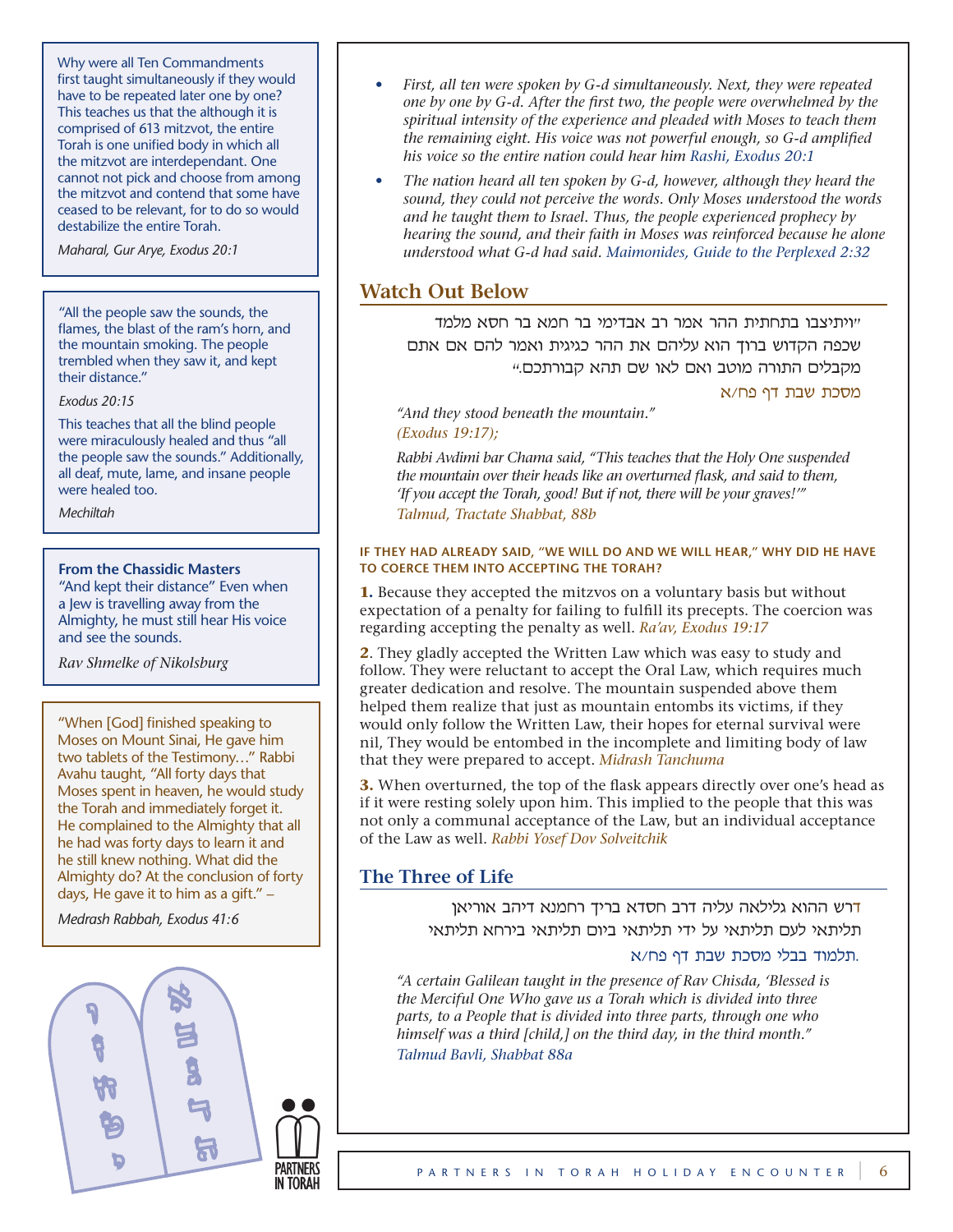#### **A Torah of three parts:**

**1)** The Five Books of Moses **2)** The Books of the Prophets **3)** The Sacred Writings

#### **To a People that is divided into three parts:**

**1)** Kohanim **2)** Levites **3)** Israelites

#### **Through one who was a third:**

Moses, the third child of Amram and Yocheved, born to his mother after Aharon and Miriam.

#### **On the third day:**

After the prescribed "three days of Preparation," before they could receive the Torah. Moshe commanded the Jewish People to "Make yourselves ready by the third day."

#### **In the third month:**

Nissan is called the First Month in the Torah, followed by Iyar and then Sivan.

Maharal explains the significance of the number three in relationship to the Torah as follows:

The number three connotes a sense of balance by embracing two items and creating a middle ground between the two. Minus the middle ground, each item represents an extreme. The third item creates a middle ground that unifies and harmonizes the inner edges of the extremes.

The Torah asks of us to lead a life of balance and moderation, in which all aspects of the physical universe may be utilized for our pleasure, but never taken to extremes. Eating is wonderful, but only in moderation; sleep is good, but only within reason; sexuality can be a holy or unholy endeavor, depending largely on whether it's carried to an extreme; taking a human life is forbidden unless a capital crime has been committed; one must honor his parents, but not past the point where their will conflicts with G-d's, etc.

When all aspects of the Torah and its presentation to the Jewish people echo the theme of three, it symbolizes this central idea of promoting a life of holistic balance.

#### **Additional examples of the number three in Judaism are:**

- The Hebrew spelling for Moses name contains three letters: משה
- Mt. Sinai in Hebrew contains three letters: סני
- Three Pilgrimages Festivals: Pesach, Shavuot, Succot
- Three Patriarchs: Abraham, Isaac, Jacob
- The three prerequisites of atonement: Repentance, Prayer, Charity
- Three days may not pass with the Torah being read publicly. Therefore it is read every Monday, Thursday and Shabbat
- The primary commandments of the Passover Seder: Paschal Lamb, Matzah, Bitter Herbs
- Three daily prayers: Shacharit, Minchah, Maariv
- A person should divide his day into three parts and devote one third to Torah study, one third to prayer, and one third to earning a livelihood
- The daily Amidah is comprised of three sections: Avot, Emtzoiot, Hodaah
- Three pillars upon which the universe stands: Torah, Avodah, Gemilut Chassadim

The world was created in six days which are described in the opening of the Book of Genesis. Each day concludes with "And G-d saw that it was good," with two exceptions; the second day on which this statement is entirely omitted, and the third day upon which it is stated twice. This too, symbolizes the unique relationship between the number three and the Torah about which it is written, "The only true 'good' is the Torah" [Ethics of the Father 6:3] Torah is also referred to as "life" and life too, is created by a partnership of three entities, G-d, father, and mother.

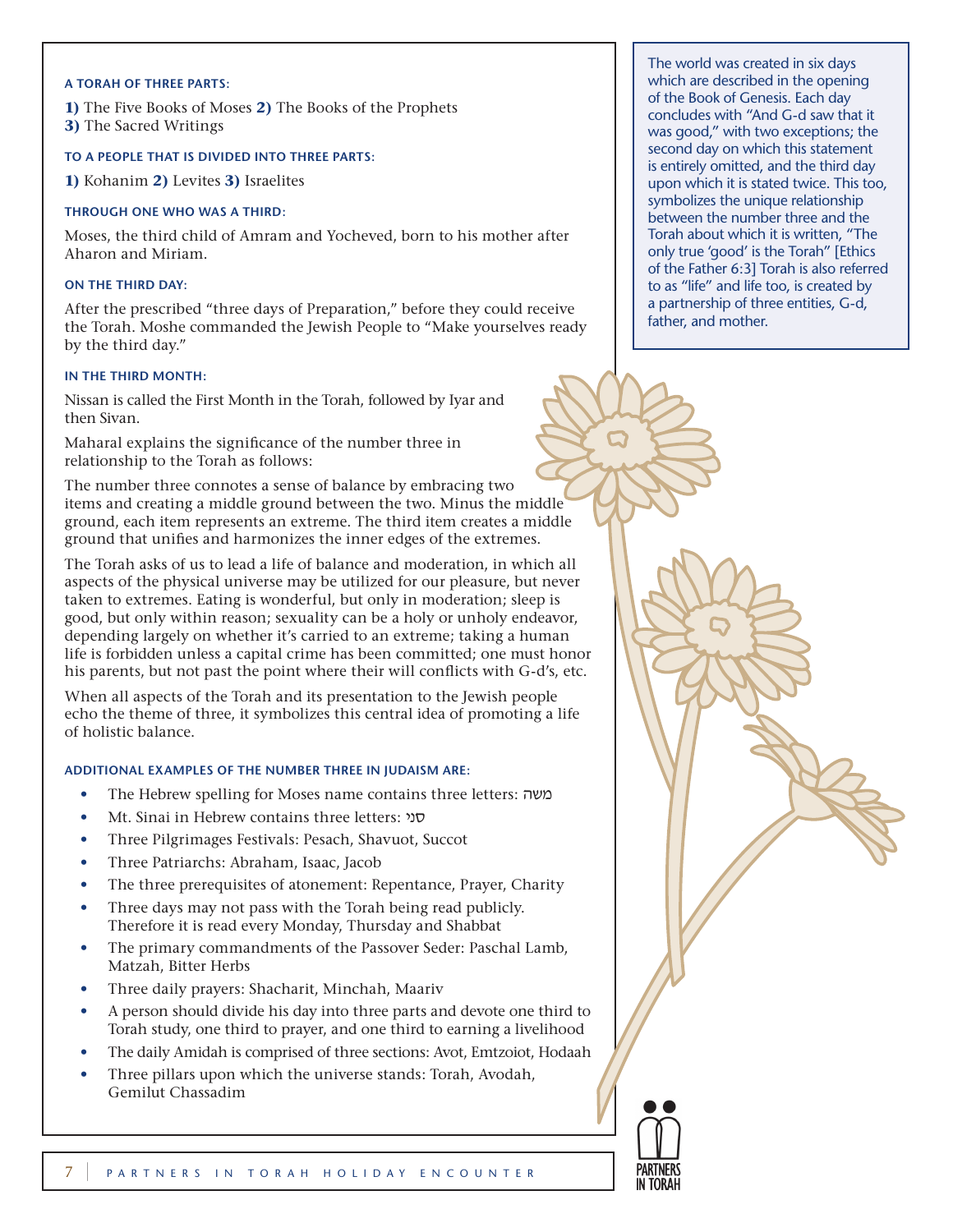"This very day shall be celebrated…" [Leviticus 23:21] The words, "this very day," are used in the Torah by only two holidays, Yom Kippur and Shavuot. This is because these two holidays are unique in the sense that they are not merely commemorative celebrations of events in years past, but every year at this time, the same events occur anew. We are not merely celebrating the Receiving of the Torah that occurred back 3,300 years ago. Rather, we are receiving it once more and renewing our original commitment.

# **Customs of Shavuot**

havuot features a number of widespread customs. Following is a short  $\bigcup$  list of the most prevalent, and reasons for their practice:

## **Studying Torah through the Night**

Strangely, rather than spend the night prior to the Sinai revelation steeped in spiritual pursuits, the nation went to sleep instead and had to be awakened by the Almighty with thunder and Shofar blowing to receive the Torah. Although their intentions were pure, for they sought to ensure that they'd be rested the next morning and in a proper frame of mind to receive the Torah, it was seen as a negative that they were able to sleep so soundly and weren't too excited to fall asleep. To rectify this slight shortcoming, many people remain awake throughout the night, studying Torah in anticipation of the Receiving the Torah in the morning.

## **Going Green**

*Mt. Sinai was not only a relatively small mountain, it was also essentially barren. Miraculously, in honor of the Revelation, the Almighty caused it to grow lush with flowers and grass. Thus, there exists a custom of decorating the synagogue on Shavuot with flowers and greens, in commemoration of that event.*

## *Levush Mordechai*

There used to be a custom to bring trees into the synagogue, but that practice was discontinued by the Gaon of Vilna for it too closely resembled the pagan practice of the non-Jews who celebrate their holiday with trees.

## **Eating Dairy**

*There is a custom to eat dairy foods on Shavuot. Some fulfill this by eating a dairy meal. Others prefer to begin a meal with dairy dishes, rinse their mouths well, clear the table of all vestiges of dairy dishes, and resume their meal with meat dishes, in fulfillment of the Talmudic dictum, Tractate Pesachim 109a, "rejoicing is incomplete without meat."* 

## *Among the reasons offered for this custom are:*

- **1.** Prior to the Revelation at Sinai, meat was eaten without *"Shechitah"*  ritual slaughter. Following the Revelation, meat could only be eaten if it was ritually slaughtered. The Revelation occurred on Shabbat and *"shechitah"* may not be done on Shabbat. Consequently, upon their return from the Revelation, all the Jews could eat was dairy foods. We therefore eat dairy to commemorate the way they immediately implemented all that they'd just learned.
- **2.** Moses received the Torah after spending forty days in heaven studying it. The numerical equivalent of the Hebrew word for milk, *"chalav,"* is forty. By eating dairy we show our awareness that although it was "given" to us as a gift, it was a gift that had to be earned through dedicated study.
- **3.** The rule is that one loaf of bread may not be used at both a dairy and meat meal. Therefore, by beginning the meal with dairy and concluding with meat, this forces us to use two, not one, loaves of bread throughout the meal. The two loaves evoke memories of special offering of *"Shtei HaLechem"* — [Two Loaves of Wheat] which were brought in the Temple on Shavuot.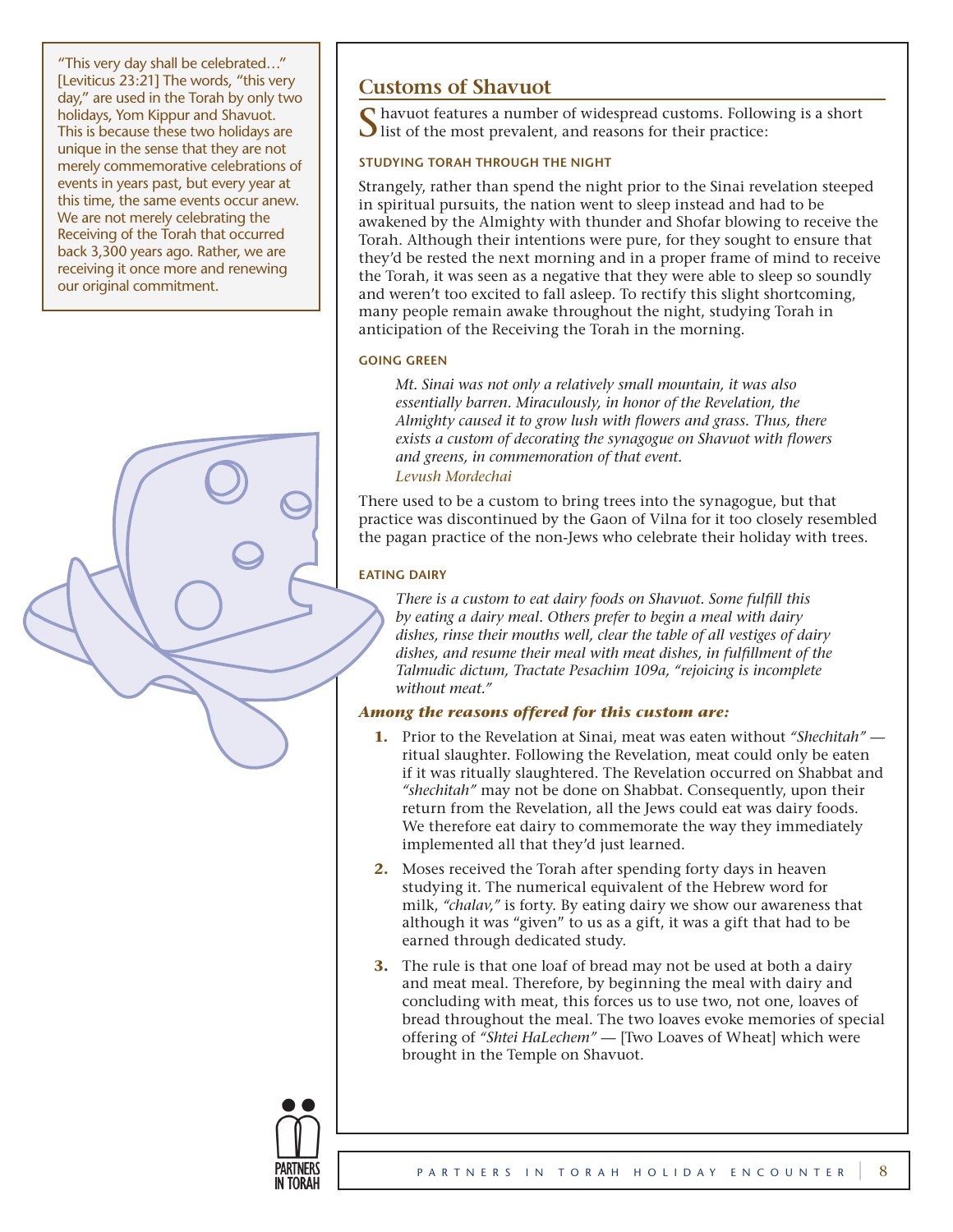#### **The Scroll of Ruth**

ost congregations have a custom to read the Scroll of Ruth following Shacharit on the first [for those who live in Israel,] or second [for those who live outside of Israel and observe two days,] morning of Shavuot. According to the Talmud, the Scroll of Ruth was authored by Samuel the Prophet to dispel slanderous allegations against King David's lineage. Its four chapters tell the story of how Ruth, a Moabite princess, bravely converts to Judaism, marries Boaz, a prominent descendant of the House of Judah, and bears him a child, Oveid, who is the grandfather of King David. As King David was born and died on Shavuot, it is a fitting time to read the story of his ancestry and the many Divine machinations involved in his emergence as our leader.

#### **Additional reasons for reading the Scroll of Ruth are:**

- **1.** To commemorate Ruth's arduous path to Torah and take inspiration from her dedication to truth
- **2.** Ruth's conversion to Judaism was on a personal scale a recreation of the monumental acceptance of Torah at Mt. Sinai by the entire Jewish nation many years prior, which is the theme of Shavuos. Just as Ruth *"entered under the wings of the Divine"* and committed herself to a life of Torah, so did the J ewish nation.

#### **The Poem of Akdamot**

It is the custom in Ashkenazic congregations to recite the poem known as Akdamot on the first morning of Shavuot just prior to reading from the Torah, which includes the Ten Commandments. Composed during the First Crusade by Rabbi Meir, son of Rabbi Yitzchak, a leading scholar of the City of Vermaizia, in Germany, it describes the words of the author as he "debated" the truths of Judaism to a hostile audience, a frequent and tragic occurrence in those unfortunate times, and one in which the author himself, was forced to participate. Lest the Christian world learn its meaning and visit even greater catastrophes upon the Jews, its words were disguised for posterity in the Aramaic language, a language not understood by the Christian world at the time.

Akdamut contains ninety lines; the first forty-four begin with a double Aleph-Bet; Aleph, Aleph, Bet, Bet, etc. The first letters of the next forty-six lines make up an acrostic in which the author expresses the prayer that G-d will bless him with the ability and opportunity, even in the extremely hostile environment in which he found himself, to grow in knowledge of Torah and the performance of good deeds.

## **Shavuot Fun Facts**

- The first day of Shavuos will always occur on the same day as the second day of Passover and Chanukah the following year usually occurs on that day as well.
- The Torah was given on Shabbat, on either the sixth or seventh day of Sivan.
- No sound was made in the world at the time at the time the Torah was given.
- The sixth of Sivan is the day that Moses, who would later be so instrumental in the giving of the Torah, was rescued from the water by Batya, Pharaoh's daughter.